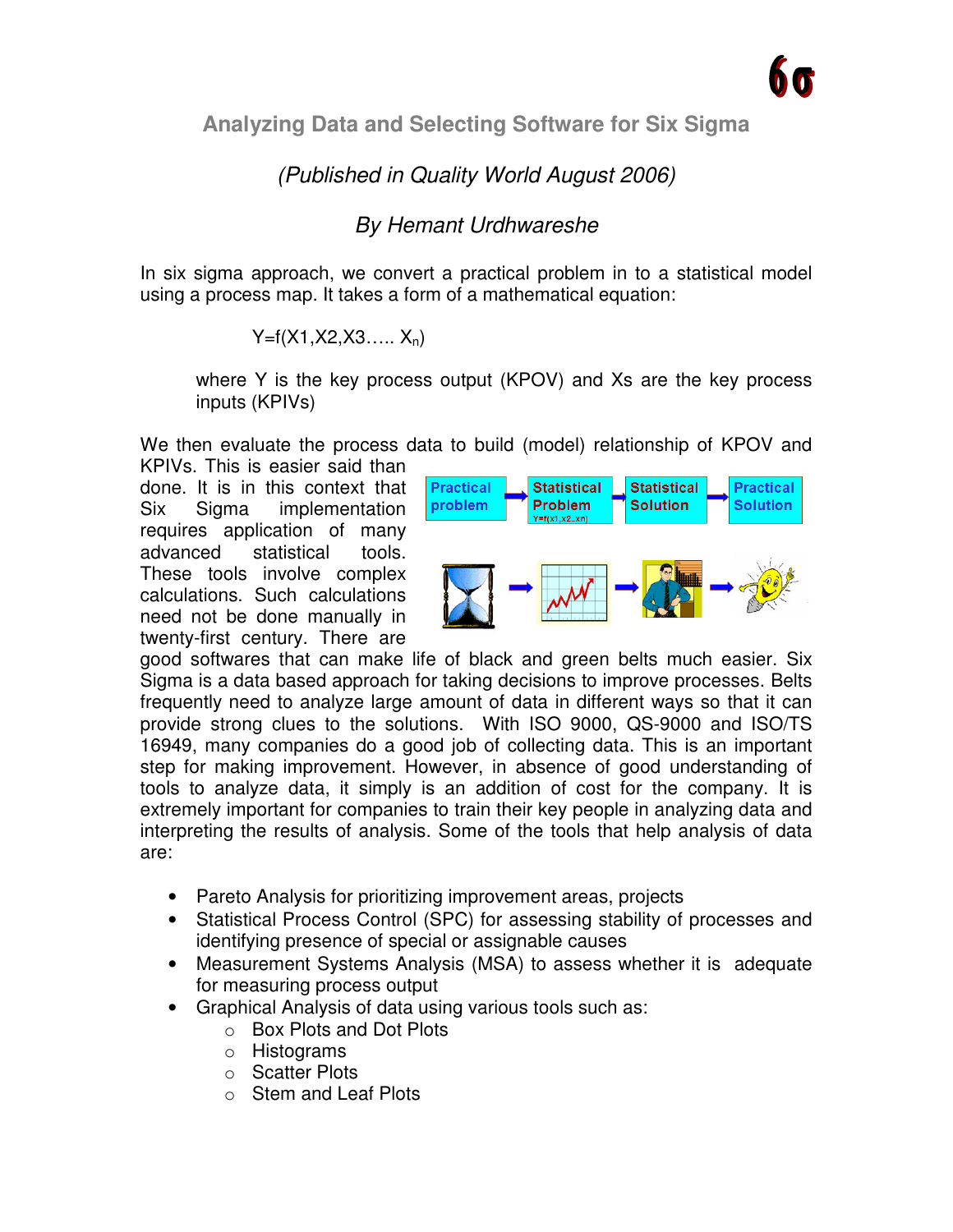- o Pie Charts
- o Multi Vari Charts
- Correlation and Regression Analysis
- Multiple regression
- Hypothesis Tests such as t test, F test, Chi-Square Test
- Analysis of Variance (ANOVA)
- Planning and analyzing experiments for screening and characterization
- Response Surface Methods to optimize process
- Advanced control charts such as Cusum and Exponentially Weighted Moving Average (EWMA) Charts

This list is not all inclusive but these are the most commonly used tools in Six Sigma Projects. Often, process data is not normally distributed making the analysis more complex. Moreover, when data is analyzed by belts, it may not give the desired result in the first attempt. In case project requires analysis of field failures, it needs to be analyzed using different distributions such as Weibull and Lognormal. We now realize why softwares are necessary! In absence of softwares, belts will retire analyzing the data!

Some examples of data analysis are shown here to illustrate how simple graphical tools can be very useful in providing a clue to solve a problem or improve a process.

**Figure 1** shows multi-vari chart of how strength of welding depends upon three factors Current, Force and time. The chart shows variation in strength with all combinations



**Figure 2** shows Scatter-plot of marks obtained by students and study time. We can clearly see a relationship between the two.

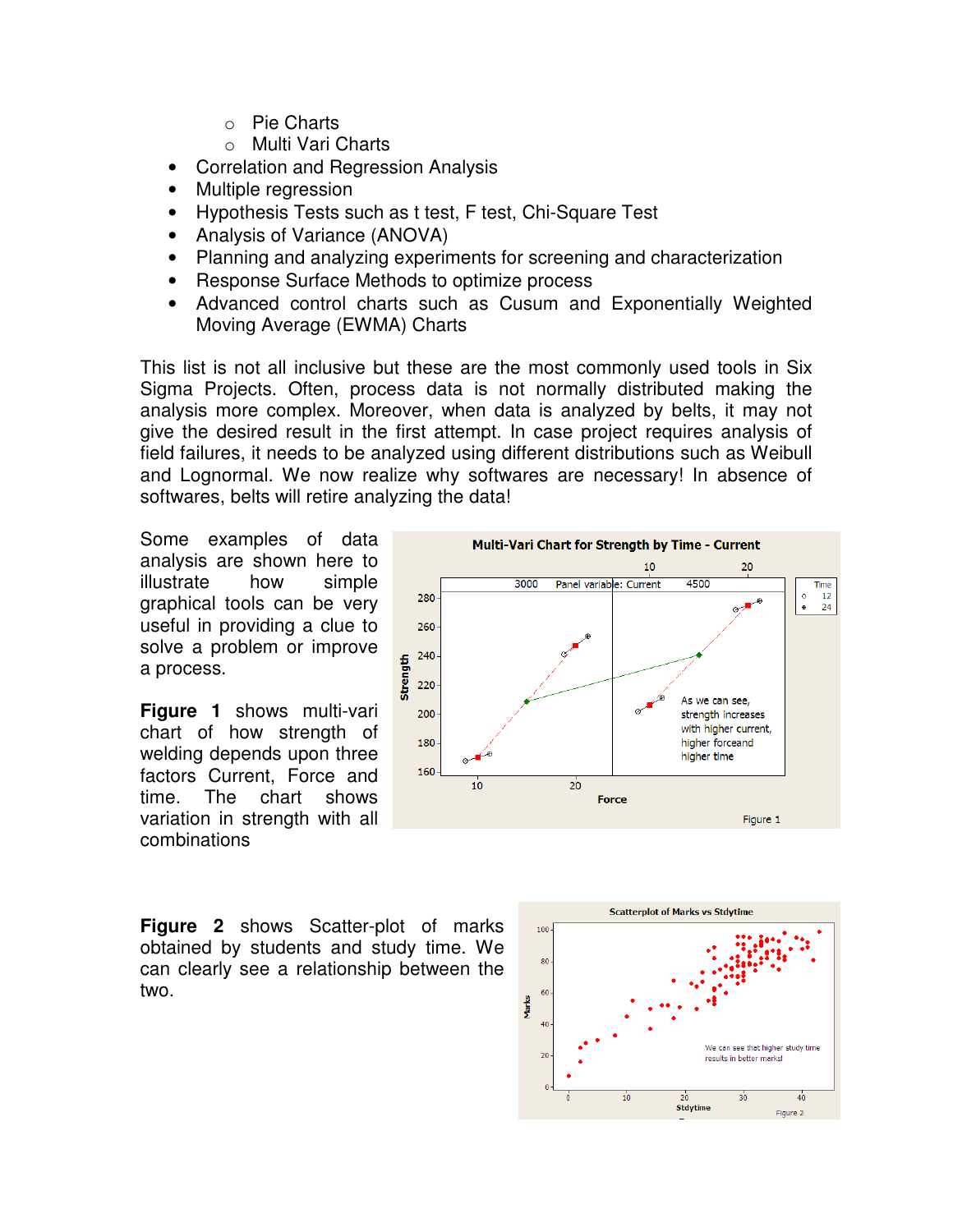**Figure 3** shows box plot of how paint gloss (shine of the paint) is affected by paint source, gun type and distance of painting.



**Figure 4** shows **matrix scatter plot** of units consumed in a factory and factors such as temperature, working days, production. We are not able to see strong relationships between individual factors. However, Multiple regression can show how they are related.



**Figure 5** shows a **dot plot** generated in SigmaXL for distortion in plastic moulds as a function of injection pressure

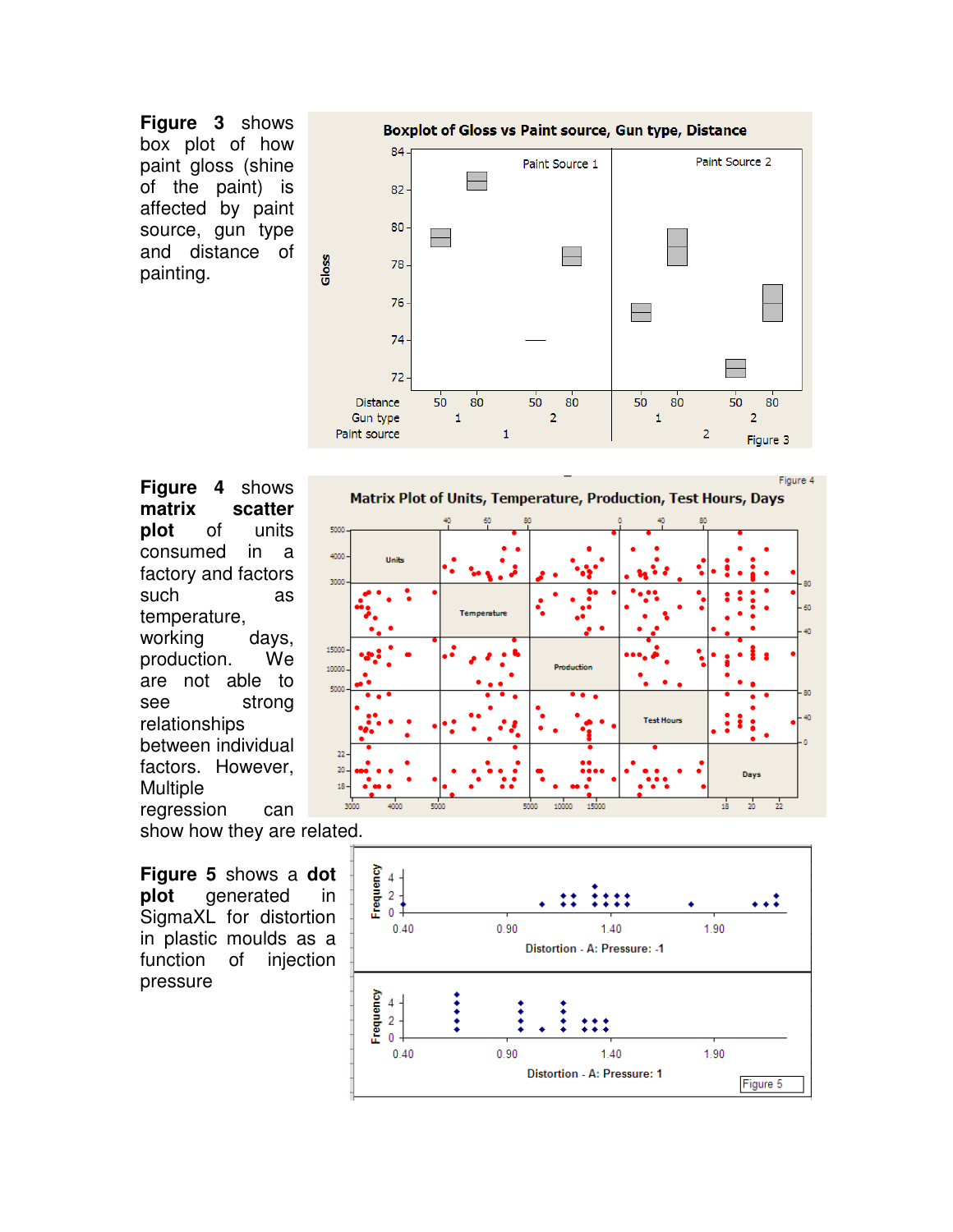There are many good types of software for analysis of such data. But choosing the right software is important while a company launches a Six Sigma Program. Frequently, choice of software depends upon recommendation of the consultant. Most commonly used softwares are:

- o Minitab
- o Statgraphics
- o Statistica
- o JMP
- o SigmaXL

I have not used all but used Minitab when I worked with Cummins India and later for Black Belt Training in various companies. I have also used SigmaXL for Six Sigma Green Belt Training. Both are good softwares. However, SigmaXL is Excel based user friendly software that can support green belts where analysis usually does not require very complex tools. Minitab on the other hand can support analysis needs of even a very highly complex nature. It is therefore an obvious choice over SigmaXL if company is launching a massive companywide Six Sigma Program with a pool of full time black belts and green belts. However, there are many companies, who launch Six Sigma program to assess its value. There are other companies who may not need many of the advanced tools such as response surface methods (RSM). This could be true for service companies. Why would a company prefer lower end software to the best in class? Frequently reason is cost. Cost of a Minitab single user license (about US\$1195) may be about six times that of a SigmaXL license (about US\$199). With the recent Version 5 of SigmaXL, its capabilities are enhanced and users need to carefully evaluate their choice. Table 1 provides a brief comparison of these two softwares.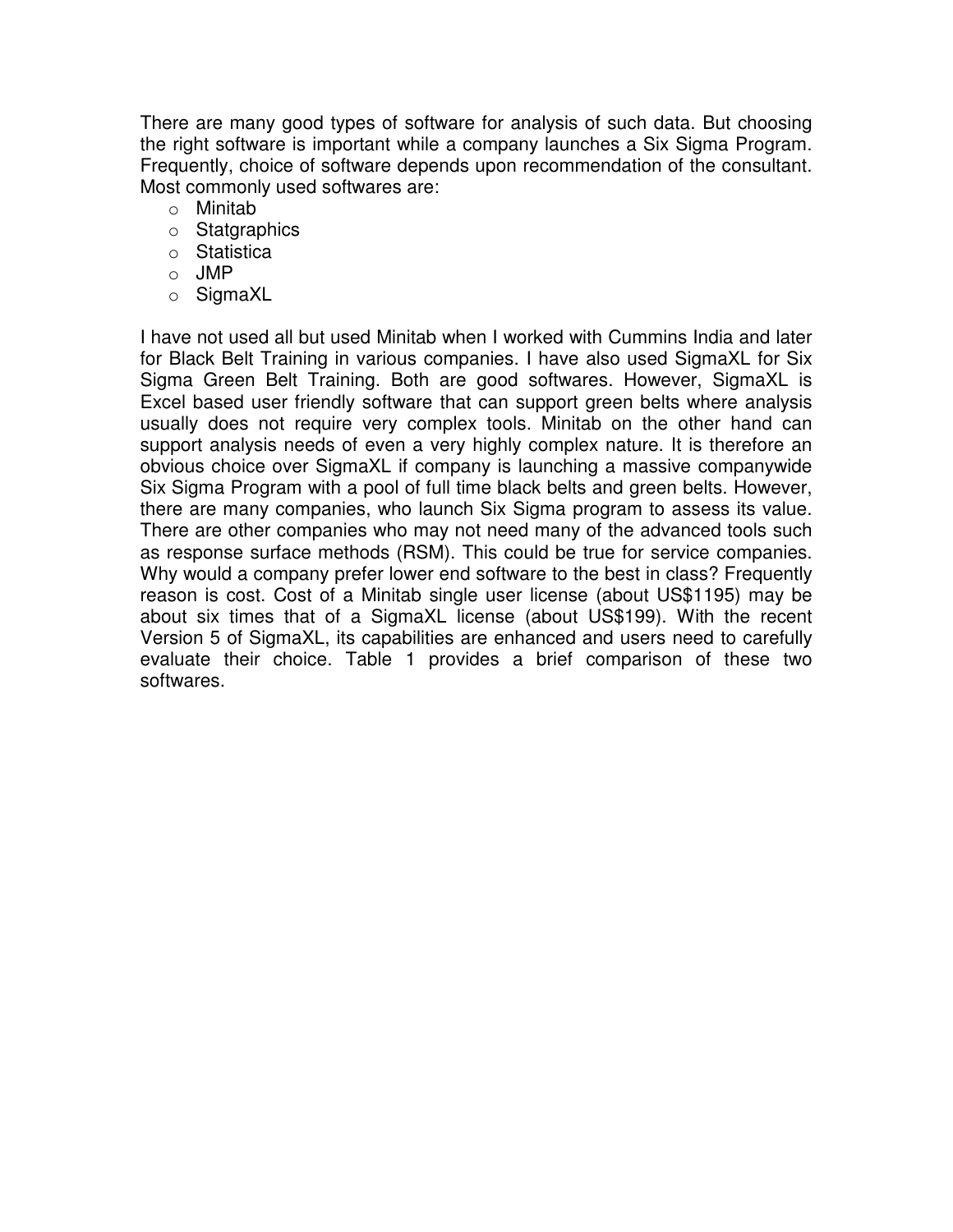## Comparison of Minitab and SigmaXL capabilities

|                                                                                                                       | <b>Minitab</b>                                           | SigmaXL                                                                       |
|-----------------------------------------------------------------------------------------------------------------------|----------------------------------------------------------|-------------------------------------------------------------------------------|
| <b>Graphical Tools</b>                                                                                                | <b>Excellent capabilities</b>                            | Very good capabilities                                                        |
| <b>Hypothesis Tests</b>                                                                                               | Yes                                                      | Yes                                                                           |
| Power and Sample Size                                                                                                 | Yes                                                      | Yes                                                                           |
| One Way and Two way<br>Anova                                                                                          | Yes. Anova with more<br>than 2 factors possible          | Yes. Uses Excel Add-<br>ins for 2 way. More<br>than 2 way is not<br>possible  |
| <b>Correlation and Linear</b><br>Regression                                                                           | Yes                                                      | Yes                                                                           |
| Multiple Regression                                                                                                   | Yes                                                      | Yes                                                                           |
| <b>Process Capability</b>                                                                                             | Yes                                                      | Yes                                                                           |
| <b>Measurement Systems</b><br>Analysis                                                                                | Yes                                                      | Yes. Meets most of the<br>needs.                                              |
| <b>Control Charts</b>                                                                                                 | Yes. Cusum and EWMA<br>also possible                     | Yes. Cusum and<br>EWMA not available.<br>These are not very<br>commonly used. |
| Design of Experiments                                                                                                 | <b>Yes. General Full</b><br>Factorial is also available. | Yes. Two level Full and<br><b>Fractional factorials</b>                       |
| Anova: General Linear Model                                                                                           | Yes                                                      | <b>No</b>                                                                     |
| <b>Response Surface Methods</b>                                                                                       | Yes                                                      | <b>No</b>                                                                     |
| <b>Reliability Analysis</b>                                                                                           | Yes. Comprehensive<br>analysis possible                  | Limited to Weibull. This<br>was added in version 5.                           |
| <b>Single User License Price</b><br>(Please check current prices<br>on their websites minitab.com<br>and sigmaxl.com) | <b>US\$1195</b>                                          | <b>US\$199</b>                                                                |

As expected, we can see that capabilities of Minitab are better. However, its price is about 6 times that of SigmaXL. If a company desires to start Six Sigma program for green belts and does not expect complex cases of data analysis, they can choose SigmaXL rather than Minitab. They can later add Minitab for some of the belts who become experts in various tools and handle complex processes that need more tools and features.

Some of the limitations of SigmaXL are: